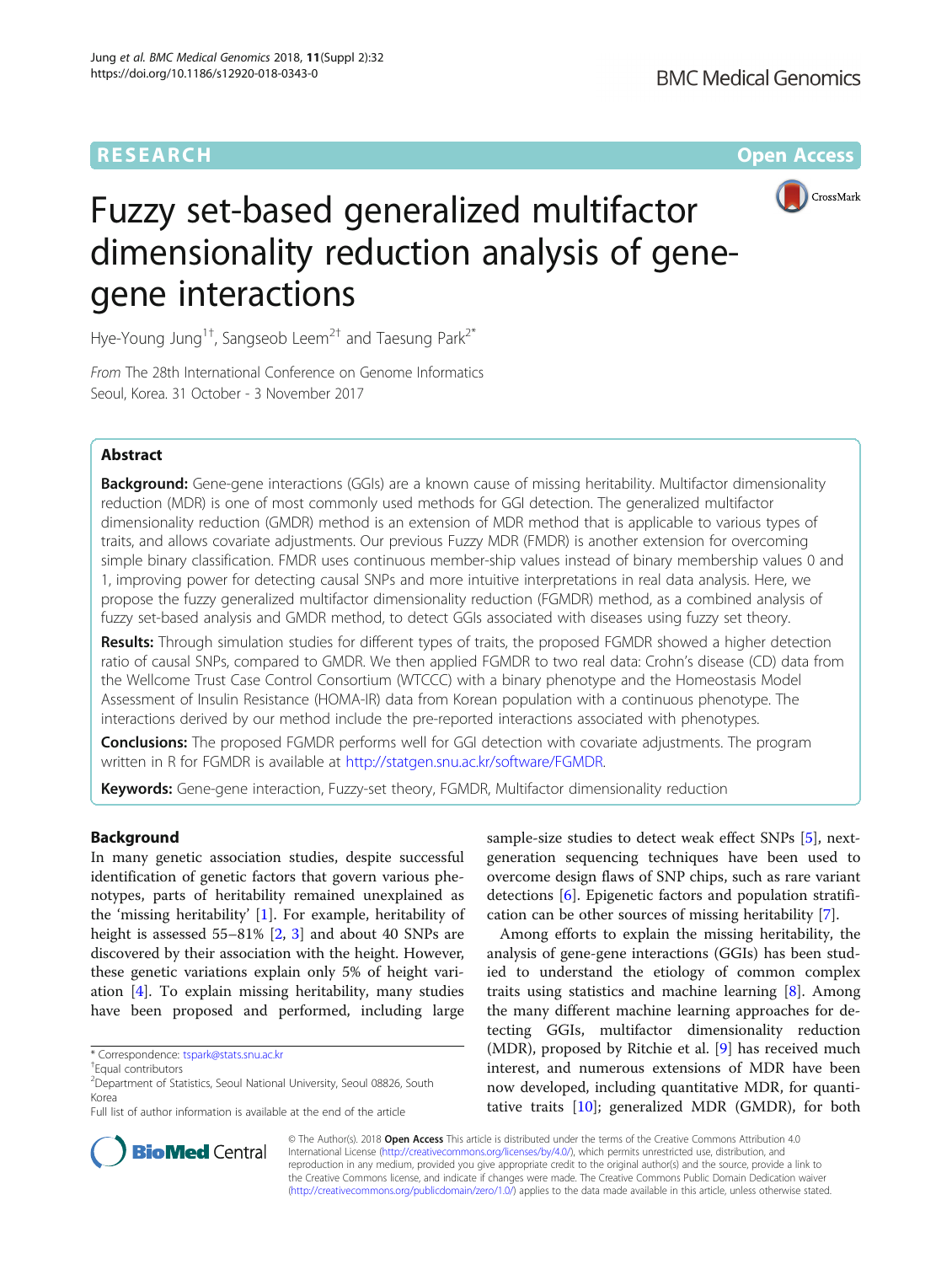Among the many extensions of MDR, GMDR tests GGIs using residuals of a generalized linear model as score statistics. This idea permits adjustment of covariates, addressing both binary and continuous phenotypes [[11\]](#page-9-0). In many genome-wide association studies (GWASs), data consists of thousands or more samples, and information on each sample consists not only of genetic information, but also non-genetic information, such as age, sex, and weight. In these cases, the significances of SNPs can be different whether or not nongenetic information is used as covariates. In other words, some phenotype associated SNPs can be hidden, and some non-causal SNPs can be discovered in analysis, without covariate adjustments. Additionally, recent genetic association studies [\[18](#page-9-0)] consist of multiple ethnic groups. In these cases, analysis without concerning about population stratification, produces misleading results [\[19](#page-9-0)] and principle components can be used as covariates for adjusting of the population stratification [[20\]](#page-9-0). Therefore, covariate adjustment is essential for analysis, in genetic association studies.

Including GMDR, MDR-based methods reduce a dimensionality of genetic information of multiple SNPs to one dimension with binary values (high-risk: H or lowrisk: L). This basic idea of MDR, makes all binary interaction models detectable and potentially extending to numerous types of data and methods. However, these extensions, like MDR frameworks, are based on traditional classifications that allow each genotype combination to belong to only one of high/low risk groups. In traditional classification, the class membership value is binary, and an object is a member of a class or not. Such traditional classification may not reflect real phenomena in biological and medical studies, because traditional classification approach can imply the following shortcomings. On one hand, genetic variants with similar characteristics can be classified into different risk groups. On the other hand, genetic variants with different characteristics can be classified into the same risk groups. For example, in GMDR [\[11](#page-9-0)], each cell is assigned as H or L based on whether its score is higher or lower than a threshold. Thus, some cells near the threshold are classified into different groups, despite similar scores. Additionally, cells in the same group (H or L) are considered the same, despite having different scores. Unlike GMDR, QMDR [\[10\]](#page-9-0) tests the significance of a cell using quantitative trait differences between cases and controls. This concept resembles MB- MDR [[12\]](#page-9-0) using ternary classification. However, although binary classification extends to ternary classification, its sufficiency is still a question. In other words, the shortcomings of traditional classification methods, mentioned above, still remain.

The fuzzy set, introduced by Zadeh [\[21\]](#page-9-0), handles these shortcomings, caused by traditional classification, through allowing partial membership of H and L groups. In the example mentioned above, membership values of a cell near a threshold can be 0.6 for H group and 0.4 for L group. Likewise, membership values of two cells, having different scores in the H group can be different as follows: one can be 0.2 for H group (0.8 for L group) and the other can be 0.8 for H (0.2 for L group), respectively. Fuzzy clustering and fuzzy neural network as machine learning approaches, are well known, with many successful applications in medicine [[22](#page-9-0)], finance [\[23](#page-9-0)], image processing and engineering [[24\]](#page-9-0). In bioinformatics, some studies based on fuzzy set theory, have been introduced, but not actively studied, until now [[25,](#page-9-0) [26\]](#page-9-0).

In our previous study  $[27]$ , we were the first to propose Fuzzy MDR (FMDR) framework to detect GGIs in the context of binary trait, and demonstrated that FMDR has a higher power than the original MDR. FMDR based on fuzzy classification, allows the partial membership of high and low risk groups, and as such can overcome drawbacks due to traditional classification which are not well explained thoroughly by using original MDR. Through real application to bipolar disorder (BD) data of Wellcome Trust Case Control Consortium (WTCCC) [\[28\]](#page-9-0), we identified two-loci SNP combinations associated with BD [\[27](#page-9-0)]. Since Fuzzy MDR analysis based on fuzzy classification provides different levels of membership degrees of H/L for each cell, more flexible interpretations for results are possible. To that end, we showed that simple pattern analysis allowed us to match FMDR results to well-known biological epistasis models [[27\]](#page-9-0). However, FMDR, like MDR, can only deal with binary traits, and does not allow covariate adjustment.

In this paper, we propose fuzzy set-based generalized multifactor dimensionality reduction (FGMDR) to detect GGIs while allowing for covariate adjustment. Since FGMDR is based on the generalized linear models, it can be applied to both quantitative and binary traits. FGMDR serves as a generalized MDR framework, including Fuzzy MDR, MDR, and GMDR. Through simulation studies with different epitasis models, as listed by Velez et al.  $[29]$ , we compare the power of FGMDR to that of GMDR and MDR.

The remainder of this paper is organized as follows: the GMDR framework is briefly reviewed, and the algorithm of FGMDR is proposed. The power of the proposed FGMDR, using several simulations under different epitasis models, is presented. We then present the results of FGMDR applied to Crohn's disease (CD) dataset and a homeostatic model assessment of insulin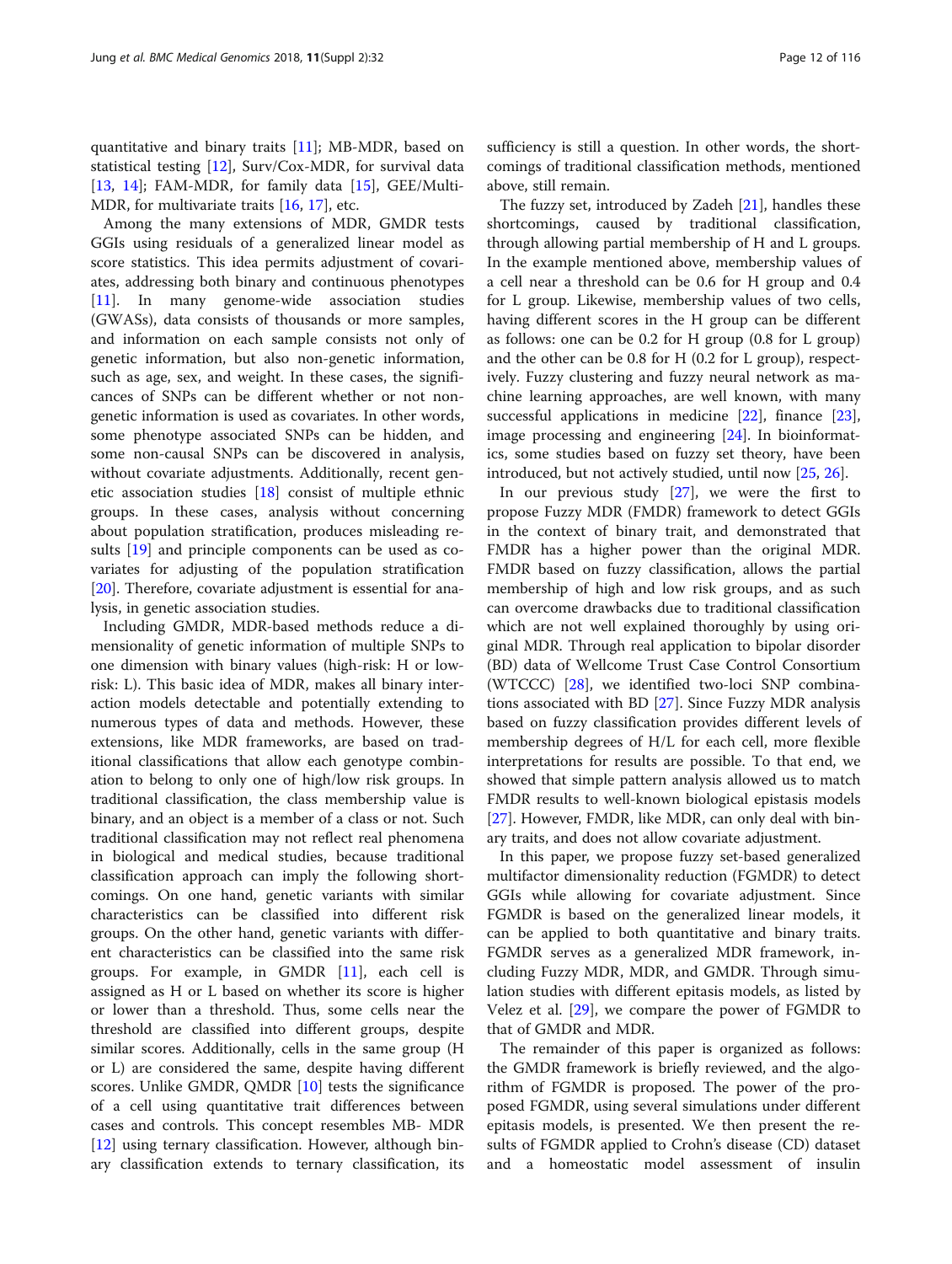resistance (HOMA-IR) dataset. Finally, the results are discussed and put into logical context.

## Methods

## Review of GMDR

Lou et al. [[11](#page-9-0)] proposed a GMDR framework, based on the score of a generalized linear model, as follows. Let  $y_i$  denote the phenotype of individual i with expectation  $E(y_i) = \mu_i$ . In general, this can be represented by the following generalized linear model (GLM):  $l(\mu_i) = \alpha + x_i^T \beta$  $+z_i^T \gamma$  where  $l(\mu_i)$  is the link function,  $\alpha$  is the intercept, and  $x_i$  is a vector that expresses possible genotype combinations of interest. The variable  $z_i$  is a vector representing environmental factors, and  $\beta$  and  $\gamma$  are coefficient vectors. In the first step, the residual based on GLM, is calculated from the null model  $\beta$  = 0. At the second step, the average value of residuals is calculated within each multifactor cell of contingency table to classify each SNP combination. Cells are then classified either as "high risk group H", if the average value is nonnegative (or meets or exceeds a preassigned threshold T) or as "low risk group L", if the average value is negative (or does not exceed threshold T). At the third step, the balanced accuracy (BA) is calculated using the sum of residuals. Through a 10-fold cross-validation, the best k-way model having the minimum prediction error and maximum cross-validation consistency is selected.

GMDR framework is based on traditional classification, allowing each genotype combination to belong to only one of H/L groups. However, this classification may not reflect characteristics of genotype combinations corresponding to "tied" cells. To overcome this drawback, fuzzy set allows for partial membership for H/L groups, in the GMDR framework.

#### The proposed FGMDR

The fuzzy set proposed by Zadeh has been employed to handle the concept of partial membership of elements in a set [\[21](#page-9-0)]. The only difference between a classical set and a fuzzy set is the range of the membership values. A classical set has its membership value in the set [[22](#page-9-0)] while a fuzzy set has its membership value in the interval [0,1]. Since each genotype combination cannot be divided sharply into H/L groups, a fuzzy set which sees the world in shades of gray may be more appropriate to represent the real biological phenomena. A fuzzy set A in the universal space X is a set of ordered pairs  $\{(x, \})$  $\mu_A(x)$  |  $x \in X$  }, where  $\mu_A(x)$  on [0,1] represents the "degree of membership" of  $x$  in the fuzzy set  $A$ . When  $A$  is a classical set, its membership value is to be 1 or 0, as to whether or not an element is a member of a set. Thus, a classical set is considered a special case of a fuzzy set. GMDR, therefore, uses the traditional classification

based on classical set, to reduce the dimensionality of genotype combinations, by grouping cells into H/L groups. By adopting the fuzzy set theory, we propose an FGMDR representing H/L groups by two fuzzy sets, which are identified by the membership functions  $\mu_H$ and  $\mu_l$ , respectively. By introducing these membership functions, FGMDR allows each genotype combination to partially belong to both H/L groups, while GMDR restricts each genotype combination to belong to only one of H and L groups.

For the phenotype  $y_i$  for individual i, GMDR uses a studentized (standardized by a sample-based estimate of a population standard deviation) residual based on GLM

as a score for GMDR, as follows:  $S_i = \frac{(y_i-\hat{\mu}_i)}{\sqrt{\hat{Var}(y-\hat{\mu}_i)}}$  $\widehat{Var}(y_i - \hat{\mu}_i)$  $\frac{(y_i-\mu_i)}{\sqrt{2}}$  where

 $\hat{\mu}_i$  is the estimated expectation and  $\widehat{Var}(y_i - \hat{\mu}_i)$  is the estimated variance of residual timated variance of residual.

For a dataset having  $p$  SNPs, let  $S'$  be the average<br>due of scores within the i the multifactor cell, where i value of scores within the j-th multifactor cell, where j  $= \{1, \dots, 3^k\}$ , k is a number of SNPs in an interaction<br>model (interaction order). Since GMDR uses belanced model (interaction order). Since GMDR uses balanced accuracy based on classical sets of H/L groups having membership values 0 and 1, the magnitude of the value s<sub>!</sub> within the j-th multifactor, is ignored. I his is a motivation of the proposed FGMDR. In FGMDR, we consider  $S<sup>j</sup>$  within the j-th multifactor, is ignored. This is a motiva sigmoid membership function with respect to  $S_i$  given<br>by by

$$
\mu_H(S^j) = \begin{cases}\n0 & S^j < t_l \\
\frac{1}{1 + \left(\frac{S^j - t_h}{S^j - t_l}\right)^2} & t_l \le S^j < t_h \\
1 & S^j \ge t_h \\
1 & S^j \ge t_h\n\end{cases} \tag{1}
$$

In the above membership functions (1), the two threshold values  $t_l$ ,  $t_h$  ( $t_l \leq t_h$ ) need to be determined a priori.

From fuzzy set theory, the following measures can be computed:

$$
TP_{FUZZY} = \sum_{j} S_{+1}^{j} \mu_H(S_{.}^{j}), FN_{FUZZY}
$$
  
= 
$$
\sum_{j} S_{+1}^{j} \mu_L(S_{.}^{j}), FP_{FUZZY}
$$
  
= 
$$
\sum_{j} S_{+0}^{j} \mu_H(S_{.}^{j}), TN_{FUZZY} = \sum_{j} S_{+0}^{j} \mu_L(S_{.}^{j})
$$

where  $S'_{+0}$  is the sum of negative score values within the i-th multifactor cell and  $S'_{-}$  is the sum of nonperative *j*-th multifactor cell, and  $S'_{+1}$  is the sum of nonnegative<br>score values within the *i*-th multifactor cell. Then the score values within the  $j$ -th multifactor cell. Then, the balanced accuracy  $(BA)$  using the membership function,  $BA_{FUZZY}$  is defined as the arithmetic mean of SEN- $_{Fuzzy}$  and  $SPE_{FUZZY}$  introduced in [\[27\]](#page-9-0). In the proposed FGMDR, we use  $BA_{FUZZY}$  as an evaluation measure to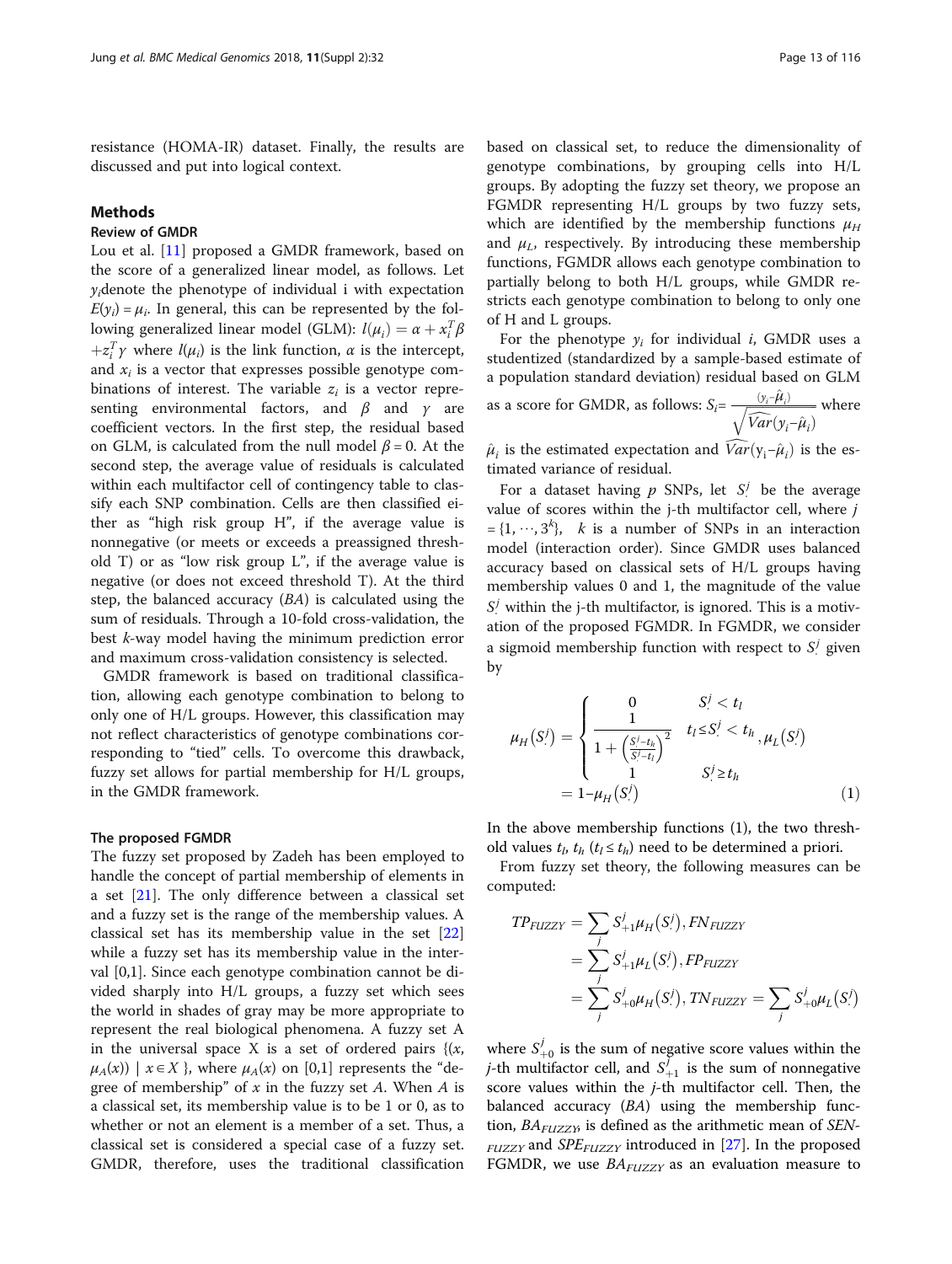<span id="page-3-0"></span>detect the best interaction model. Note that  $BA_{FUZZY}$  reduces to the BA value used in the GMDR, when an indicator function is used as the membership function. Thus, the FGMDR method shares the same framework as FMDR [[27\]](#page-9-0), except for replacing the case-control ratios by the sum of residuals in each cell.

## Results

First, we compared MDR, FMDR, GMDR, and FGMDR in terms of their success rates (power) for causal SNPs detection, using various simulation data consisting of a continuous phenotype category and two case-control categories. In simulation data experiments, the FGMDR showed higher power than the others; consequently, we applied FGMDR to two real datasets for illustrations.

## Simulation study

Simulation data consists of three categories of data, one continuous phenotype and two case-control categories. In the continuous phenotype categories (scenario 1), a phenotype variable is calculated by a linear sum of genetic effects, covariates, and error terms, to simulate a continuous phenotype such as blood pressure. In the first case-control category (scenario 2), a binary variable is 1 or 0, depending on whether or not a continuous value exceeds a certain threshold value. This type of data is generated for simulation of diseases whose status is determined by continuous variables, such as obesity. In the second case-control category (scenario 3), a binary variable is determined as a probability, based on a logit model with genetic effects, covariates, and error terms, for simulation of binary type diseases such as cancer.

Common to all three scenarios, genetic effects are based on 70 penetrance models (7 heritability values:  $0.01 \sim 0.4$ , 2 minor allele frequency values: 0.2, 0.4 and 5 interaction models), without marginal effect [[29\]](#page-9-0), and power is defined as a proportion of how many times the true causal SNPs were selected as the model with the highest BAs (BA for MDR and GMDR,  $BA_{FUZZY}$  for

FMDR and FGMDR) among 100 replicates for a given model. Each replicate consists of 2000 samples (1000 cases and 1000 controls for case-control types), with genotype information for 100 SNPs, a covariate, and a phenotype. Genotype values of two causal SNPs are then determined by the minor allele frequency (MAF: 0.2, 0.4) of the penetrance models, and genotype values of non-causal SNPs, are randomly selected from a Hardy-Weinberg equilibrium, based on MAF values in [0.05, 0.5]. We tested various coefficients of disease models. In the results from tests, consistent patterns were seen. Therefore, in each scenario, coefficients of disease models are adjusted to about a 50~ 60% average success rate for all the methods.

## Scenario 1

Since scenario 1 simulates a continuous phenotype, we used the following model with an identity link function  $Y_i = \alpha + X_i^T \beta + Z_i^T \gamma + \varepsilon_i$ , where  $Y_i$  represents a phenotype<br>value X represents a genetic effect. Z represents covarivalue,  $X_i$  represents a genetic effect,  $Z_i$  represents covariates of the *i*th individual, and  $\varepsilon_i$  represents the error.  $X_i$ is randomly selected based on normal distribution of the mean: a penetrance value corresponding to the genotype value of the *i*th individual and standard deviation 0.1.  $Z_i$ is randomly selected on a normal distribution of mean 0, and standard deviation 0.7.  $\varepsilon_i$  is randomly selected on a normal distribution of mean 0, and standard deviation 1. All values of coefficients  $(\beta, \gamma)$  are the same as one. Simulation results of scenario 1 are summarized in Fig. 1.

In Fig. 1, the powers of MDR and FMDR are lower than that of others, because they cannot use information in covariates. In other words, covariates are useful for causal SNP detections in genetic association studies. Then, FGMDR shows higher power than that of GMDR, in some penetrance models, or similar power. In terms of the average power, MDR was 0.427, FMDR was 0.433, GMDR was 0.611 and FGMDR was 0.621. Additionally, we performed significance testing of power comparisons,

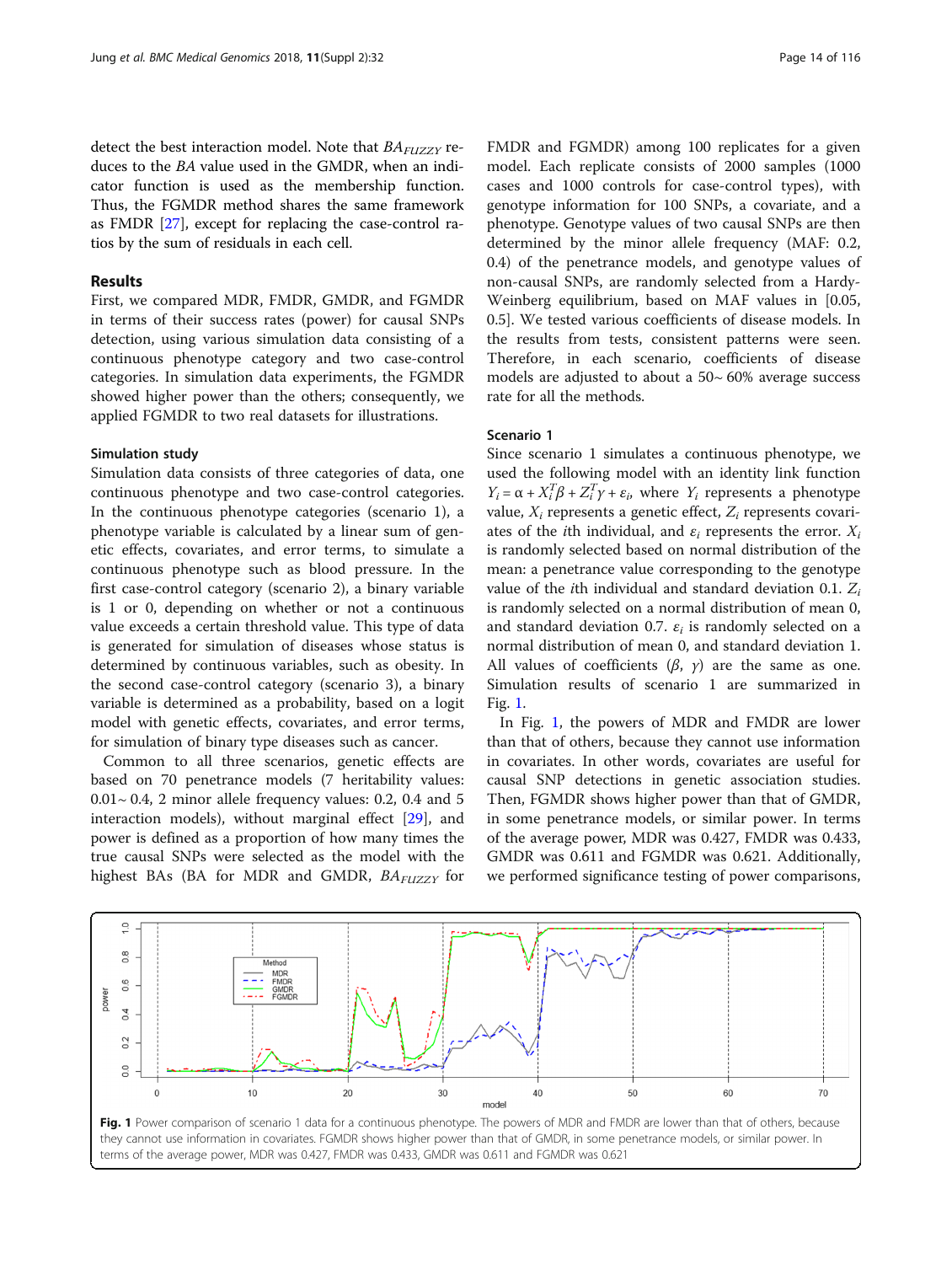using the Wilcoxon signed-rank test. The power of FGMDR is significantly higher than that of MDR  $(p$ value: 2.82e-10), FMDR (p-value: 5.99e-11 and GMDR (p-value: 2.59e-02).

### Scenario 2

Since scenario 2 simulates a binary phenotype determined by a continuous value, we calculated a continuous value, and discretized as 1 for higher than a specific threshold (a median of the continuous values), or 0 for the others. For a continuous value calculation, we used the same identity link function in GLM as scenario 1. All other parameter values, except the standard deviation of error (0.5), are the same as in scenario 1. The simulation results of scenario 2 are summarized in Fig. 2.

In Fig. 2, similar patterns as in Fig. [1](#page-3-0), are shown. The powers of the MDR and FMDR, for scenario 2, are lower than that of others in many penetrance models, and it means importance of covariates in case-control association studies. Among the other two methods, the FGMDR showed higher than that of GMDR, in some penetrance models. In terms of the average power, MDR was 0.545, FMDR was 0.555, GMDR was 0.606 and FGMDR was 0.616. Wilcoxon signed-rank tests showed that the mean power of FGMDR was significantly higher than that of MDR ( $p$ -value: 1.35e-07), FMDR ( $p$ -value: 2.26e-06) and also higher than that of GMDR, but not significantly (p-value: 5.15e-02).

#### Scenario 3

Since scenario 3 simulates a binary phenotype with a probability using a logit model given below:

$$
\ln\left(\frac{p(Y_i=1)}{1-p(Y_i=1)}\right) = \alpha + X_i^T \beta + Z_i^T \gamma + \varepsilon_i.
$$

In this scenario, the value of  $\beta$  is reduced to 0.5, and the standard deviation of the error increased to 2. The simulation results of scenario 3 are summarized in Fig. [3](#page-5-0).

The simulation results of scenario 3 in Fig. [3](#page-5-0) show some interesting patterns, compared to the previous results. Here, the order of power (MDR < FMDR < GMDR < FGMDR) was consistently similar with previous results, and the power of all the methods increased in both the heritability and MAF values. In terms of the average power, MDR was 0.473, FMDR was 0.487, GMDR was 0.519, and FGMDR was 0.533. In the Wilcoxon signedrank tests, the power of FGMDR was significantly higher than that of MDR ( $p$ -value: 1.31e-07), FMDR (1.36e-07) and GMDR (p-value: 1.94e-03).

## Real data experiments

## Crohn's disease (CD)

The CD data in Wellcome Trust Case Control Consortium [[28\]](#page-9-0) dataset, consists of 1949 cases and 3004 controls. For each individual, genetic information for about 500,000 SNPs, age information (in decades), and sex were provided. However, all values of the age information in the case samples, were the same value. Therefore, we used only sex as a covariate. For adapting our FGMDR method to analyze CD data, residuals were calculated, using the logistic regression model, with sex as a covariate and odds ratio of sex is 1.47 (95% confidence interval: 1.31–1.65, p-value of likelihood ratio test: 6.93E-11). Among SNPs, we selected 30 SNPs reported to associate with the CD phenotype [[28](#page-9-0), [30](#page-9-0), [31](#page-9-0)] for illustration, and the basic characteristics of those SNPs, are summarized in Table [1.](#page-5-0) P-values and their rank of Table [1](#page-5-0) were calculated by likelihood ratio test, under a codominant model with two degrees of freedom.

We next performed FGMDRs with/without covariate adjustment, with 10-fold cross validation, from two to five-locus SNP combinations, as summarized in Table [2](#page-6-0). FGMDR without covariate adjustment is performed to investigate the effect of covariate adjustment. SNP5 was



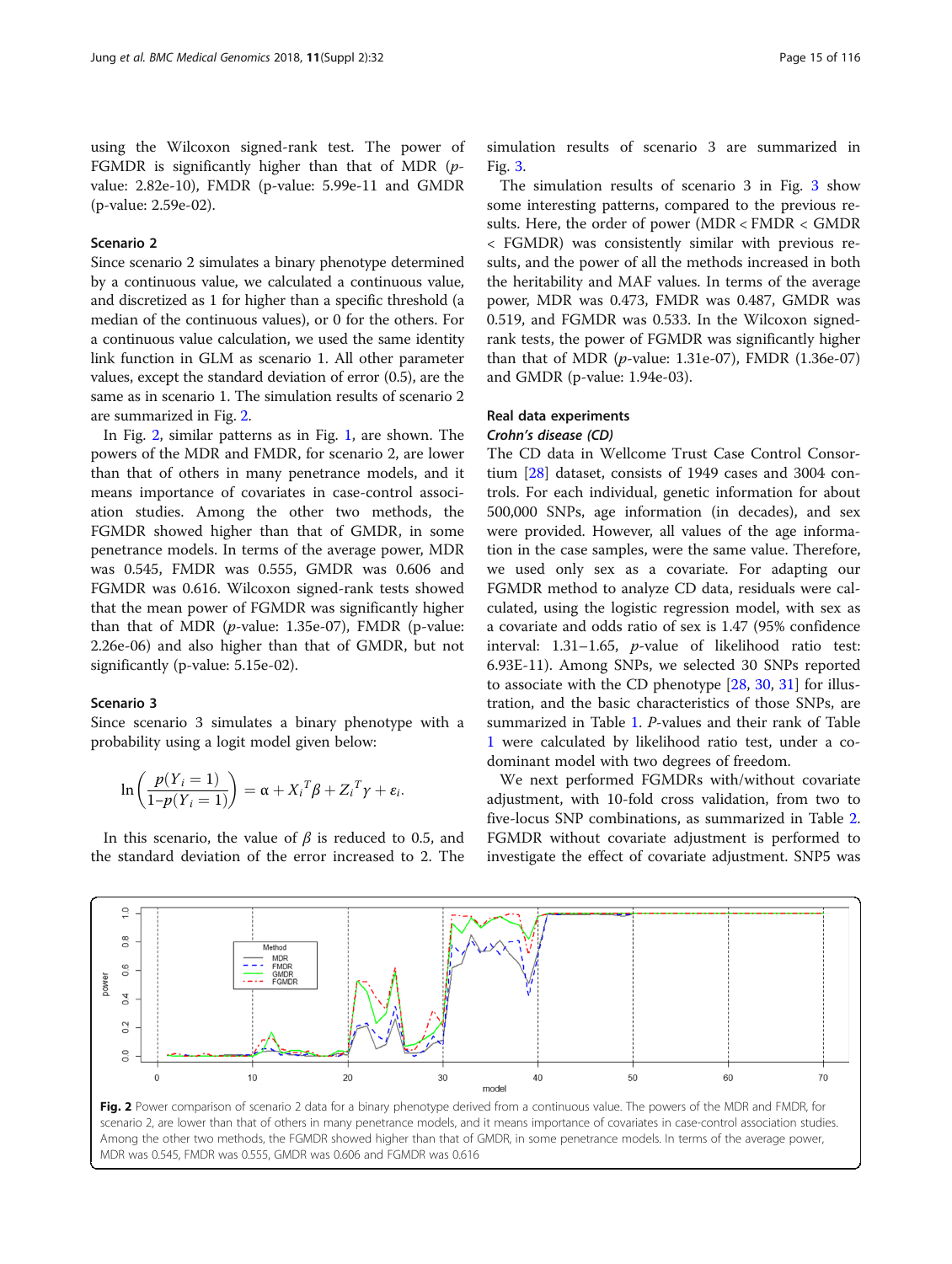<span id="page-5-0"></span>

consistently included the best SNP combinations from two to five-locus SNP combinations in the results of FGMDR with covariate adjustment, while SNP5 was included only for three and four-locus SNP combinations in the results of FGMDR without covariate adjustment. SNP combinations in three and four-locus models are the same in results of FGMDR with/without covariate adjustment but they are different in two and fivelocus models. CVC values in the FGMDR with covariate adjustment are higher than or similar to that of FGMDR without covariate adjustment. BA values are similar in FGMDR with covariate adjustment and FGMDR without covariate adjustment regardless of training or testing data.

Among these results, we selected a four-locus (order: 4) SNP combination as the best SNP combination, based on the best  $BA_{FUZZY}$  in testing data, and its relatively high cross-validation consistency (CVC) value. Interaction of this SNP combination is represented in Fig. [4.](#page-6-0)

In Fig. [4](#page-6-0), upper case letters denote major alleles, while and lower case letters denote minor alleles. 'A' or 'a' represent the genotypes of the first SNP in the SNP combination; 'B' and 'b' represent the genotypes of the second SNP, and so on. The left bar-labeled value represents the sum of the positive residuals, while the right bar-labeled value represents sum of the negative residuals. The green background colored cells mean the membership value that cells are close to 0, and the red background colored cells mean the membership value that cell are close to 1. The dark background color means the value is far from 0.5 (i.e., closer to 1 or 0), while the white background color denotes a 0.5 membership value.

Figure [4](#page-6-0) shows some interesting patterns for interpretation of the interaction. First, with respect to the diagonal line, most of the cells in the right top quadrant had red background, while most of the cells in the lower-left quadrant cells were green background. Based on these observations, it seems that an additive risk pattern

| Index          | rs number  | MAF   | Chromosome (gene) | p-value (rank) | Index | rs number  | MAF   | Chromosome (gene) | p-value (rank) |
|----------------|------------|-------|-------------------|----------------|-------|------------|-------|-------------------|----------------|
|                | rs11805303 | 0.347 | $1$ (IL23R)       | $1.41E-12(2)$  | 16    | rs1456893  | 0.304 | 7                 | 2.54E-05 (18)  |
| $\overline{2}$ | rs12035082 | 0.410 |                   | 4.34E-07 (9)   | 17    | rs4263839  | 0.313 | 9 (NFSF15)        | 1.53E-05 (17)  |
| 3              | rs10801047 | 0.079 |                   | 7.31E-06 (15)  | 18    | rs17582416 | 0.363 | 10 (OC105376492)  | 1.28E-03 (23)  |
| 4              | rs11584383 | 0.297 | 1 (MROH3P)        | 3.71E-05 (20)  | 19    | rs10995271 | 0.413 | 10                | 1.28E-05 (16)  |
| 5              | rs3828309  | 0.453 | 2 (ATG16L1)       | $7.57E-14(1)$  | 20    | rs10883365 | 0.498 | 10 (INC01475)     | 2.56E-06 (12)  |
| 6              | rs9858542  | 0.299 | $3$ (BSN)         | 2.50E-07 (8)   | 21    | rs7927894  | 0.408 | 11                | 1.50E-02 (28)  |
| 7              | rs17234657 | 0.146 | 5                 | 4.90E-12 (3)   | 22    | rs11175593 | 0.017 | 12 (OC105369735)  | 5.71E-02 (30)  |
| 8              | rs9292777  | 0.367 | 5                 | $2.02E-11(4)$  | 23    | rs3764147  | 0.222 | 13 (LACC1)        | 3.78E-06 (13)  |
| 9              | rs10077785 | 0.220 | 5 (C5orf56)       | 5.00E-05 (22)  | 24    | rs17221417 | 0.310 | 16 (NOD2)         | $5.44E-10(5)$  |
| 10             | rs13361189 | 0.084 | 5                 | $5.96E-08(6)$  | 25    | rs2872507  | 0.491 | 17                | 1.36E-03 (24)  |
| 11             | rs4958847  | 0.130 | 5 (IRGM)          | 9.19E-07 (10)  | 26    | rs744166   | 0.422 | 17 (STAT3)        | 4.99E-05 (21)  |
| 12             | rs11747270 | 0.099 | 5 (IRGM)          | 2.54E-05 (19)  | 27    | rs2542151  | 0.181 | 18                | $2.04E-07(7)$  |
| 13             | rs6887695  | 0.329 | 5                 | $6.86E-03(27)$ | 28    | rs1736135  | 0.412 | 21 (LOC101927745) | 2.98E-02 (29)  |
| 14             | rs6908425  | 0.214 | 6 (CDKAL1)        | $1.01E-06(11)$ | 29    | rs2836754  | 0.374 | 21 (LOC400867)    | $6.03E-06(14)$ |
| 15             | rs7746082  | 0.293 | 6                 | 4.13E-03 (26)  | 30    | rs762421   | 0.408 | 21 (LOC105377139) | 3.46E-03 (25)  |

Table 1 Basic characteristics of each SNPs for CD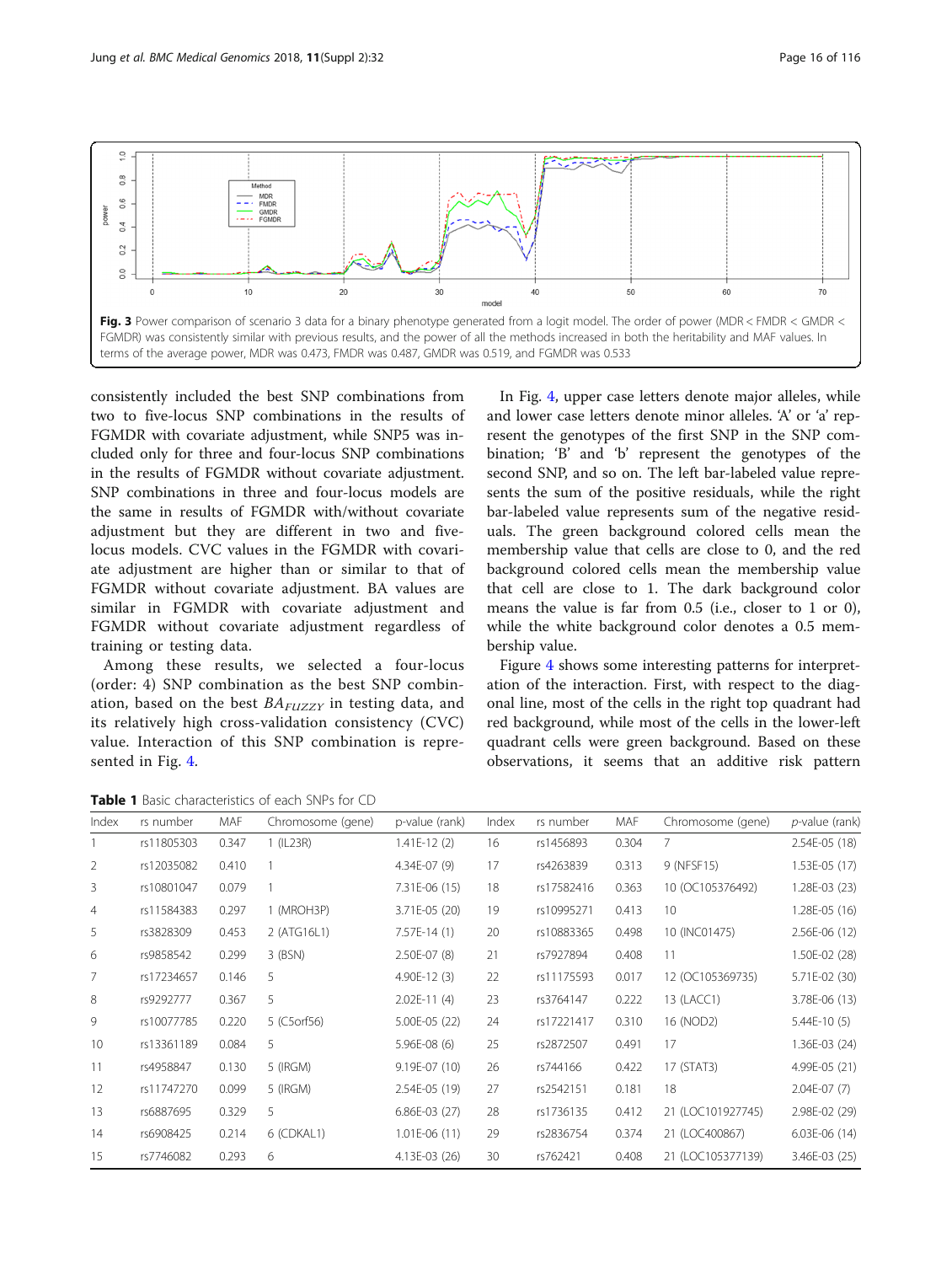| order          | FGMDR (with covariate adjustment) |     |                     | FGMDR (without covariate adjustment) |                |            |          |         |  |
|----------------|-----------------------------------|-----|---------------------|--------------------------------------|----------------|------------|----------|---------|--|
|                | <b>SNP</b>                        | CVC | BA <sub>FUZZY</sub> |                                      | <b>SNP</b>     | <b>CVC</b> | BAF1ZZY  |         |  |
|                | combination                       |     | training            | testing                              | combination    |            | training | testing |  |
|                | 5, 7                              | 6   | 0.545               | 0.544                                | 1, 8           |            | 0.545    | 0.542   |  |
| 3              | 1, 5, 7                           | 6   | 0.561               | 0.554                                | i, 5, 7        | 4          | 0.561    | 0.554   |  |
| $\overline{4}$ | 1, 2, 5, 8                        |     | 0.581               | 0.561                                | 1, 2, 5, 8     |            | 0.581    | 0.561   |  |
| .5             | 5, 18, 19, 24, 28                 |     | 0.612               | 0.560                                | 1, 2, 3, 4, 19 |            | 0.612    | 0.560   |  |

<span id="page-6-0"></span>Table 2 Results of CD data analysis

CVC cross-validation consistency

increased from left to right, and from top to bottom. However, genotype patterns represent combinations of two SNPs with vertical and horizontal genotypes. For example, in vertical genotypes, there are genotype combinations of SNP1 and SNP2. However, note that the order of the SNP combination is important for interpretation. For example, (SNP1, SNP2) seemed to be additive in effect, while (SNP2, SNP1) didn't suggest an additive effect. A possible interpretation of interaction between SNP1 and SNP2 is that the risk of CD is dominated by SNP1 minor allele at first and SNP2 then affects CD risk for each genotype sample of SNP1. Second, interaction patterns of SNP2 and SNP8 are not consistent for each genotype combination of SNP1 and SNP 5. The interaction patterns of SNP2 and SNP8 are represented by separated blocks, consisting of  $3 \times 3$  cells. For example, the color pattern of the top left block (SNP1, SNP5) = (AA, CC) is different from all other blocks.

Additionally, the interaction between IR23R (SNP1) and ATG16L1 (SNP5) for CD, was reported and in a case-control study within a cohort study [\[32](#page-9-0)], and reviewed for explanation of CD mechanism [\[33](#page-9-0)]. However, we cannot find direct evidence of interactions of these particular SNPs in the four-SNP combination.

## Homeostatic model assessment of insulin resistance (HOMA-IR)

We next analyzed HOMA-IR data from the Korea Association REsource project (KARE) to illustrate FGMDR in the context of quantitative traits. A total of 8577 samples are available, after removing subjects with at least one missing phenotype value. The genomic DNAs were

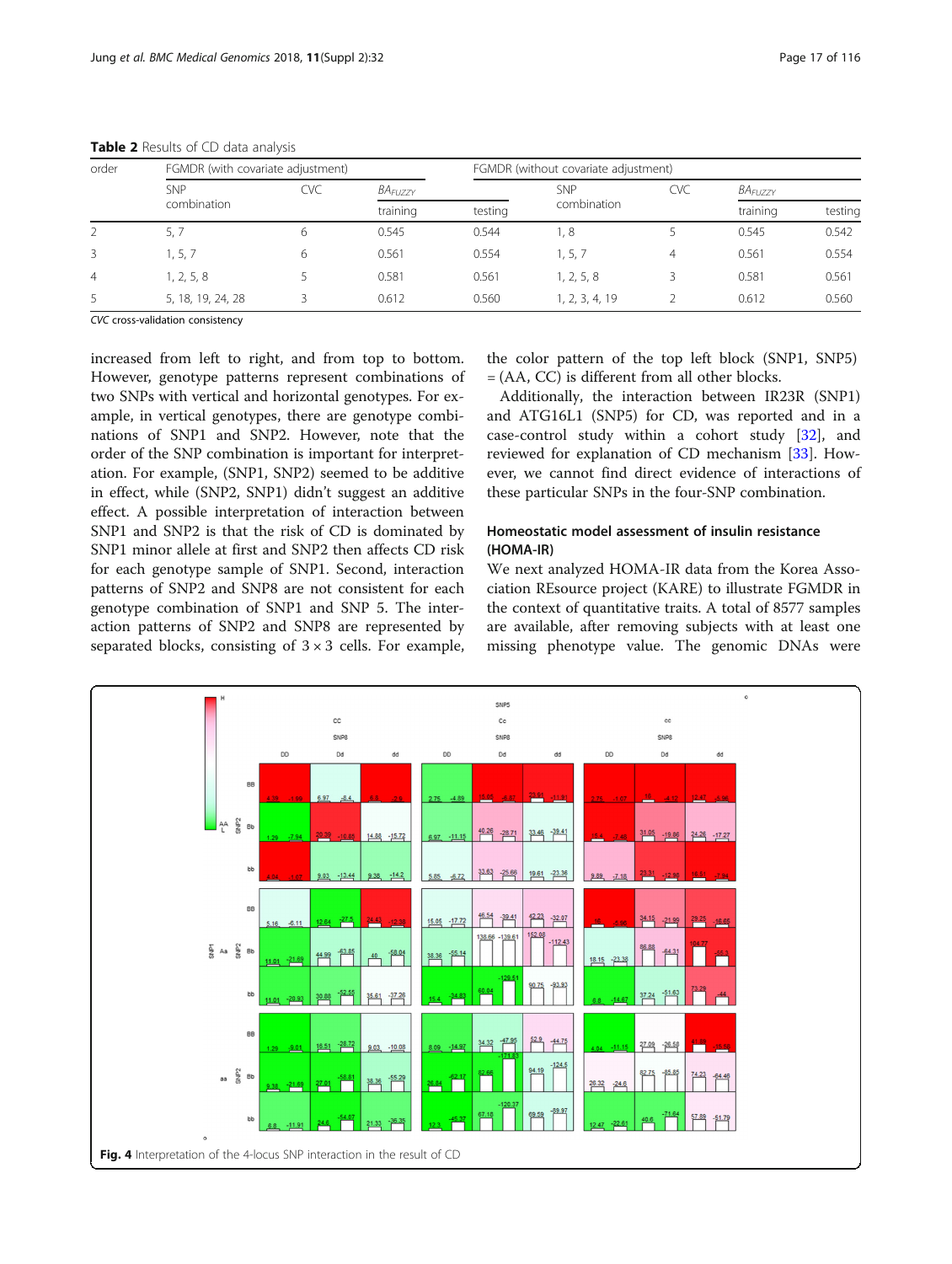genotyped using Affymetrix Genome-Wide Human SNP Array 5.0. For GGI analysis using our FGMDR, we used only 10 candidate SNPs identified in earlier studies [[34](#page-9-0)– [36\]](#page-9-0) from the single SNP GWAS analysis. The basic characteristics of these SNPs are summarized in Table 3. Pvalues and their rank in Table 3, were calculated by likelihood ratio test, under a codominant model with two degrees of freedom. Since the distribution of HOMA-IR is skewed, many researchers perform a logtransformation before applying the regression analysis [[34\]](#page-9-0), and we did likewise. Sex, age, area, and BMI were used as environmental covariates. Then, the regression model for FGMDR is given by

$$
log(HOMA-IR) = \beta_0 + \beta_1 Sex_i + \beta_2 Age_i + \beta_3 Area_i
$$

$$
+ \beta_4 BMI_i + \varepsilon_i.
$$

$$
(2)
$$

Using the residuals calculated from (2), FGMDR was then performed.

We performed FGMDRs with/without covariate adjustment, with 10-fold cross validation from two to fivelocus SNP combinations and summarized the results of HOMA-IR in Table [4.](#page-8-0) All best SNP combinations included SNP 5 except 5 locus SNP combination with covariate adjustment, consistent with its  $p$ -value in Table  $3$ (the lowest p-value and rank: 1). In the results of FGMDR without covariate adjustment, SNPs in lower order SNP combination models are included in higher order SNP combination models. In addition, BA values of FGMDR with covariate adjustment are higher than those of FGMDR without covariate adjustment in both training and testing data. These differences may be caused by covariate adjustment. Similar to the results of CD data analysis, SNP combinations identified by FGMDR with covariate adjustment are different from those by FGMDR without covariate adjustment. While a further biological investigation is required, we expect that the covariate adjustment makes not only a performance improvement but also a more accurate identification of true causal SNP interactions.

Among the results of FGMDR, we selected the fourlocus SNP combination as the best SNP combination based on  $BA_{FUZZY}$  in testing data and CVC. Three SNPs in the selected SNP combinations except SNP10 are located in ROR1, JAK1, and nearby SOCS5 (about 19.8 k BP). For these three genes, several biological evidences of interactions are pre-reported: 1) 'Jak1 has previously been implicated in adipocyte insulin resistance.' [\[37](#page-9-0)], 2) 'Most of the known SOCS proteins are involved in the modulation of the development of insulin resistance.' [[38\]](#page-9-0), 3) 'When JAK1 and SOCS5 are co-expressed in cells, JAK1 is continually being phosphorylated and dephosphorylated during the course of the transfection, and SOCS5 presumably interacts with active (phosphorylated) JAK1 to inhibit further enzymatic activity' [\[39](#page-9-0)], 4) 'ROR1 was shown to interact with and be inhibited by resistin.' [\[40](#page-9-0)], 5) 'Resistin is also correlated with insulin resistance.' [[41\]](#page-9-0).

CVCs decreased by increase of order, in both Tables [2](#page-6-0) and [4](#page-8-0). This is a general phenomenon in multi-locus association tests. For example, among 30 SNPs, there are 435 possible two-locus SNP combinations and 2610 possible three-locus SNP combinations. An interesting point is relatively low  $BA_{FUZZY}$  in testing. These  $BA_{FUZZY}$ values are not directly comparable to ordinary BA because the Fuzzy set theory has been implemented.  $BA_{FUZZY}$  is more concentrated near 0.5, compared to ordinary BA. Nevertheless,  $BA_{FUZZY}$  values in testing HOMA-IR data were lower than those of CD. This seems to be caused by heritability differences. The heritability of CD is 53% [[42\]](#page-9-0) but the heritability of HOMA-IR is 8% in black and Spanish populations [\[43](#page-9-0)], and 22% in Asian Indian families [\[44](#page-9-0)].

## Discussion and Conclusion

In this study, we proposed a FGMDR, a fuzzy extension of GMDR to detect GGIs. FGMDR can handle both binary and quantitative traits, and allows adjustment for covariates. Thus, FGMDR is a method to overcome shortcomings due to the traditional classification commonly used in MDR-based frameworks by allowing partial membership degrees of high and low risk groups for each cell, and provides more flexible interpretations for results. Our proposed FGMDR is based in the generalized linear models (GLMs), it can handle any distributions of phenotypes from the exponential family including normal, binomial, Poisson and gamma distributions. Further, our FGMDR does not require any balancing of H/L risk groups. Three simulation scenarios

Table 3 Basic characteristics of each SNPs for HOMA-IR

|       | <b>TUDIE 3</b> DUSIC CHURCICHSUCS OF CUCH SHOT FIORITY IN |       |                   |                |       |           |       |                   |                |  |  |
|-------|-----------------------------------------------------------|-------|-------------------|----------------|-------|-----------|-------|-------------------|----------------|--|--|
| Index | rs number                                                 | MAF   | Chromosome (gene) | p-value (rank) | Index | rs number | MAF   | Chromosome (gene) | p-value (rank) |  |  |
|       | rs4915657                                                 | 0.405 | 1(ROR1)           | $2.12E-3(6)$   | 6     | rs702634  | 0.109 | 5(ARL15)          | $3.40E-1(10)$  |  |  |
| 2     | rs576563                                                  | 0.338 | 1 (JAK1)          | $9.85E-4(3)$   |       | rs7754840 | 0.476 | 6(CDKAL1)         | 1.80E-1(9)     |  |  |
| 3     | rs693                                                     | 0.056 | 2(APOB)           | $5.45E-3(7)$   | 8     | rs9353581 | 0.455 | -6                | 1.90E-3(5)     |  |  |
| 4     | rs780094                                                  | 0.463 | 2(GCKR)           | 1.60E-2(8)     | Q     | rs2920792 | 0.417 | 10                | $5.44E-4(2)$   |  |  |
| .5    | 1125090<br>rs 1                                           | 0.273 |                   | $1.12E-5(1)$   | 10    | rs7500315 | 0.416 | 16                | $1.20E-3(4)$   |  |  |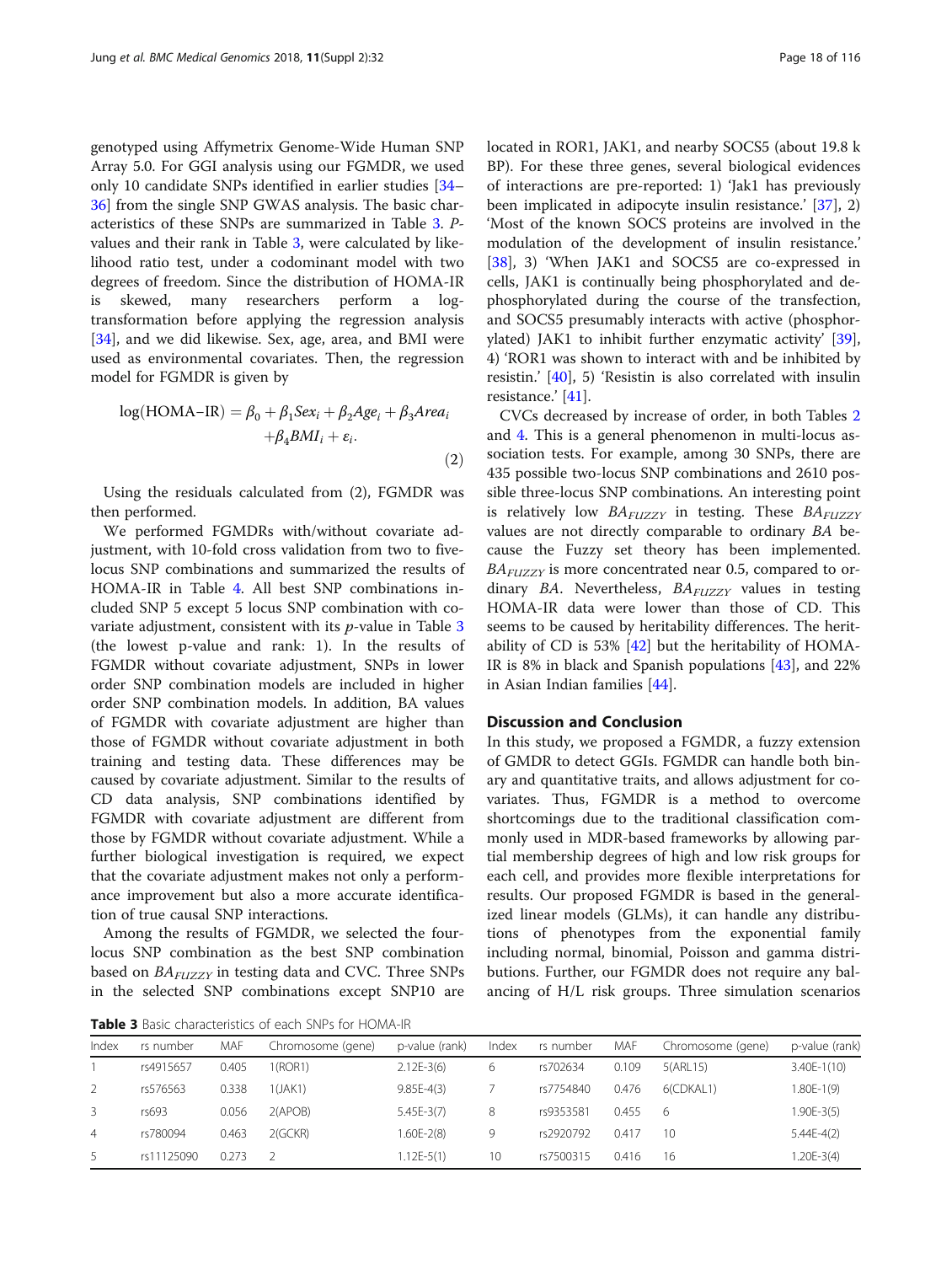| order          | FGMDR (with covariate adjustment) |     |                     | FGMDR (without covariate adjustment) |                |            |                     |         |  |
|----------------|-----------------------------------|-----|---------------------|--------------------------------------|----------------|------------|---------------------|---------|--|
|                | <b>SNP</b>                        | CVC | BA <sub>FUZZY</sub> |                                      | <b>SNP</b>     | <b>CVC</b> | BA <sub>FUZZY</sub> |         |  |
|                | combination                       |     | training            | testing                              | combination    |            | training            | testing |  |
|                | 5, 9                              | 10  | 0.513               | 0.510                                | 5, 9           | 10         | 0.512               | 0.509   |  |
|                | 5, 8, 9                           | 6   | 0.522               | 0.514                                | 5, 8, 9        |            | 0.521               | 0.512   |  |
| $\overline{4}$ | 1, 2, 5, 10                       |     | 0.539               | 0.517                                | 5, 8, 9, 10    | 6          | 0.537               | 0.513   |  |
| .5             | 1, 2, 4, 7, 8                     | 4   | 0.572               | 0.516                                | 5, 7, 8, 9, 10 | 6          | 0.571               | 0.514   |  |

<span id="page-8-0"></span>Table 4 Results of HOMA-IR data analysis

CVC cross-validation consistency

for power comparison were made under one continuous phenotype, and two binary phenotypes with adjustment for covariates. Simulation studies showed that FGMDR outperformed MDR and GMDR in most scenarios. Through two real applications to CD and HOMA-IR data, we identified the best SNP combinations associated with two diseases. In our applications, we found several biological evidences of two-order interactions included highorder interactions identified by FGMDR (four-way interaction for CD and four-way interaction for HOMA-IR).

The existing MDR extensions using classical sets as groups for classification, can be extended to any fuzzy set-based MDR methods. These fuzzy set-based MDR methods may contribute to identify important interactions in the biological systems, through reflecting the vagueness of classification due to objects that can seldom be classified uniquely.

#### Acknowledgements

We thank to our colleagues Sungyoung Lee for very helpful preparations of the real data and a construction of a webpage. This study makes use of data generated by the Wellcome Trust Case-Control Consortium. A full list of the investigators who contributed to the generation of the data is available from [www.wtccc.org.uk](http://www.wtccc.org.uk). Funding for the project was provided by the Wellcome Trust under award 076113 and 085475.

#### Funding

This work was supported by the Bio-Synergy Research Project (2013M3A9C4078158) of the Ministry of Science, ICT and Future Planning through the National Research Foundation and by a grant of the Korea Health Technology R&D Project through the Korea Health Industry Development Institute (KHIDI), funded by the Ministry of Health & Welfare, Republic of Korea (grant number: HI16C2037).

The publication cost of this article was funded by a grant from the Korea Health Technology R&D Project through the Korea Health Industry Development Institute (KHIDI), funded by the Ministry of Health & Welfare, Republic of Korea (grant number: HI16C2037).

#### Availability of data and materials

The Wellcome Trust Case Control Consortium (WTCCC) data is available by application to the WTCCC Data Access Committee.

The simulation datasets generated and/or analyzed during the current study are not publicly available due the total size of files but are available from the corresponding author on reasonable request.

The program written in R for FGMDR is available at [http://statgen.snu.ac.kr/](http://statgen.snu.ac.kr/software/FGMDR) [software/FGMDR](http://statgen.snu.ac.kr/software/FGMDR).

#### About this supplement

This article has been published as part of BMC Medical Genomics Volume 11 Supplement 2, 2018: Proceedings of the 28th International Conference on Genome Informatics: medical genomics. The full contents of the supplement are available online at [https://bmcmedgenomics.biomedcentral.com/articles/](https://bmcmedgenomics.biomedcentral.com/articles/supplements/volume-11-supplement-2) [supplements/volume-11-supplement-2.](https://bmcmedgenomics.biomedcentral.com/articles/supplements/volume-11-supplement-2)

#### Authors' contributions

All authors conceived and designed the method. HJ and SL developed the R code and performed the experiments. All authors wrote the paper and have read, edited and approved the current version of manuscript.

#### Ethics approval and consent to participate

Not applicable.

## Consent for publication

Not applicable.

#### Competing interests

The authors declare that they have no competing interests.

#### Publisher's Note

Springer Nature remains neutral with regard to jurisdictional claims in published maps and institutional affiliations.

#### Author details

<sup>1</sup> Faculty of Liberal Education, Seoul National University, Seoul 08826, South Korea. <sup>2</sup> Department of Statistics, Seoul National University, Seoul 08826 South Korea.

#### Published: 20 April 2018

#### References

- Manolio TA, Collins FS, Cox NJ, Goldstein DB, Hindorff LA, Hunter DJ, McCarthy MI, Ramos EM, Cardon LR, Chakravarti A. Finding the missing heritability of complex diseases. Nature. 2009;461(7265):747–53.
- Zaitlen N, Pasaniuc B, Sankararaman S, Bhatia G, Zhang J, Gusev A, Young T, Tandon A, Pollack S, Vilhjálmsson BJ. Leveraging population admixture to characterize the heritability of complex traits. Nat Genet. 2014;46(12):1356– 62.
- 3. Silventoinen K, Magnusson PK, Tynelius P, Kaprio J, Rasmussen F. Heritability of body size and muscle strength in young adulthood: a study of one million Swedish men. Genet Epidemiol. 2008;32(4):341–9.
- Yang J, Benyamin B, McEvoy BP, Gordon S, Henders AK, Nyholt DR, Madden PA, Heath AC, Martin NG, Montgomery GW. Common SNPs explain a large proportion of the heritability for human height. Nat Genet. 2010;42(7):565–9.
- 5. Weng L, Macciardi F, Subramanian A, Guffanti G, Potkin SG, Yu Z, Xie X. SNP-based pathway enrichment analysis for genome-wide association studies. BMC bioinformatics. 2011;12(1):99.
- 6. Fu L, Niu B, Zhu Z, Wu S, Li W. CD-HIT: accelerated for clustering the nextgeneration sequencing data. Bioinformatics. 2012;28(23):3150–2.
- 7. Sillanpää M. Overview of techniques to account for confounding due to population stratification and cryptic relatedness in genomic data association analyses. Heredity. 2011;106(4):511–9.
- 8. Cordell HJ. Detecting gene–gene interactions that underlie human diseases. Nat Rev Genet. 2009;10(6):392–404.
- 9. Ritchie MD, Hahn LW, Roodi N, Bailey LR, Dupont WD, Parl FF, Moore JH. Multifactor-dimensionality reduction reveals high-order interactions among estrogen-metabolism genes in sporadic breast cancer. Am J Hum Genet. 2001;69(1):138–47.